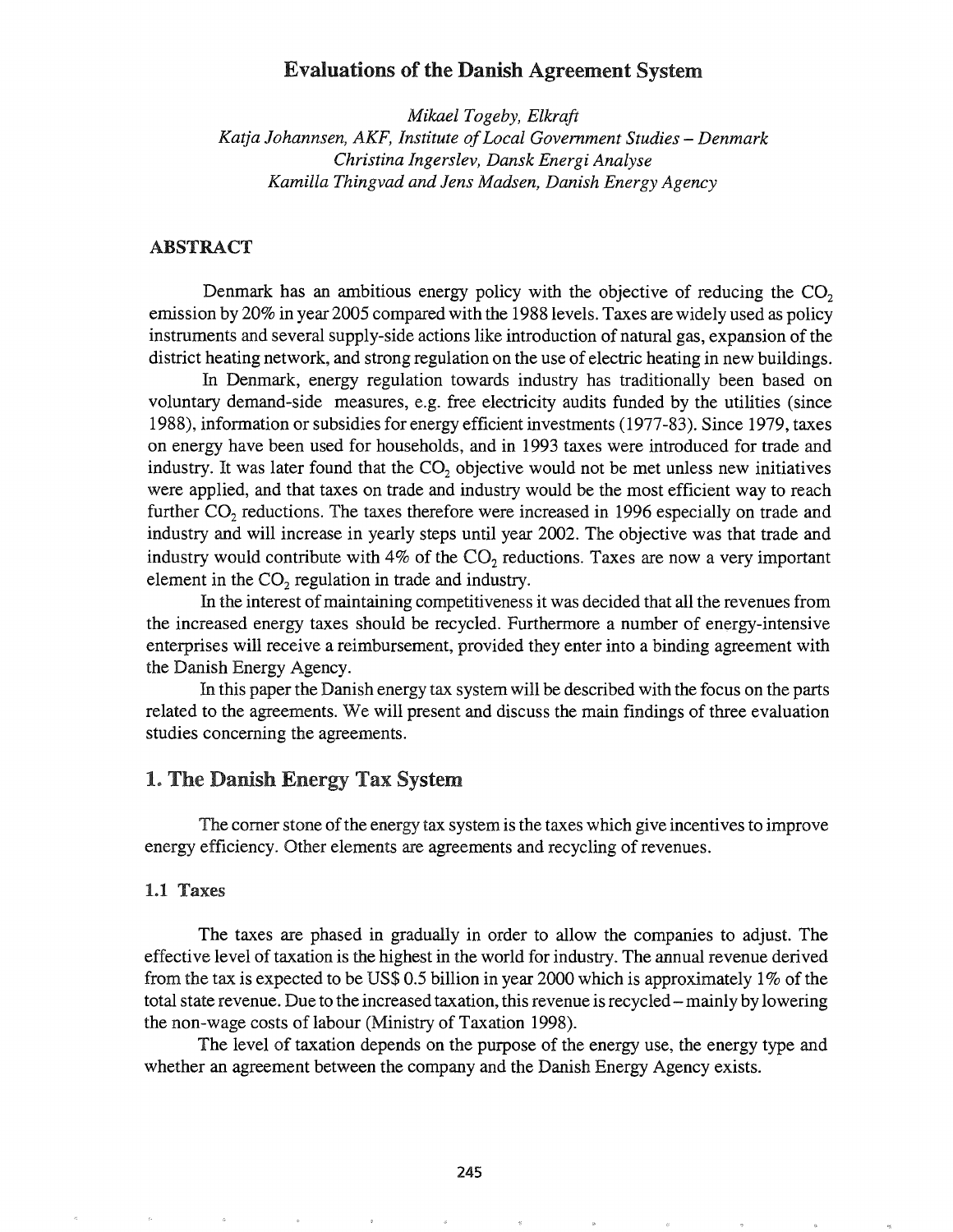*Energy use:* Three types of energy use are defined: Space heating, light processes and heavy processes. Heavy processes comprise several energy-intensive processes, e.g. melting, concentration and drying in relation to the production of cement, mineral wool, condensed milk and sugar. In total, 35 processes have been defined as heavy processes. Heavy processes account for 61 % of all energy used in *industry.* The remainder is divided between light processes (27%) and space heating (11 %) (Statistics Denmark 1998). In *trade and services*the energy use is divided between light processes and space heating. When companies use the same energy source for different purposes, several meters are required within the company.

*Energy type:* For each energy source the total tax is calculated from the content of energy, sulphur and carbon. In Table 1 the  $CO<sub>2</sub>$  *tax* is shown. A *sulphur tax* of 20 DKK per kg sulphur (US\$ 3.12 per kg S) must be added for all purposes. The sulphur content varies with the fuels. E.g., natural gas does not contain sulphur while coal is subject to considerable sulphur taxes. An *energy tax* must be paid for energy used for space heating. This tax is approximately 47 DKK per GJ (US\$ 7.3 per GJ) in 1999 and will increase to 51 DKK per GJ (US\$ 7.9 per GJ) in year 2002. Tax levels for individual fuels can be found in (Ministry of Taxation 1998). The  $CO<sub>2</sub>$  and sulphur taxes are fully phased in in year 2000 while the energy tax is fully phased in in year 2002. The calculations ofthe taxes are usually based on standard values for each fuel, but the sulphur tax can be based on the actual emission. This is done for a few large coal consumers where pollution controls are applied.

*Agreements:* Energy-intensive companies<sup>1</sup> may enter an agreement with the Danish Energy Agency and thereby qualify for reduced  $CO<sub>2</sub>$  taxes for heavy or light processes. Table 1 shows the five different tax rates.

| $100$ DKK = US\$ 15.55 | Space heating | Light processes | Heavy processes |
|------------------------|---------------|-----------------|-----------------|
| Without agreement      | 100(15.55)    | 90 (14.0)       | 25(3.9)         |
| With agreement         |               | 68 (10.6)       | 3(0.47)         |

Table 1.  $CO_2$  Tax by the Year 2000, DKK (and US\$) per Ton  $CO_2$ 

Source: Ministry of Finance 1995.

1. Agreements cannot be entered for the space heating.

In reality the energy taxes thus decrease according to the energy intensity of the enterprises. There are two reasons for having these differentiated taxes. First, a major political interest is related to the distribution effects of introducing the system, e.g., redistribution among different sub-sectors and among individual companies. The differentiation in tax levels combined with the recycling partly proportional to the number of employees, reduces the volume of funds being redistributed because of the new system. Second, since the system was introduced unilaterally, the impact on the competitiveness of the few very energy-intensive companies was also a major concern. The agreements with a limited number of companies, and the differentiated taxes help to reduce the economic pressure on the very energy-intensive companies. Otherwise, these companies may be forced to move production abroad without involving global  $CO<sub>2</sub>$  reductions, (Ministry of Taxation 1998).

 $1$  The definition of energy-intensive companies in relation to agreements is described in Section 1.2.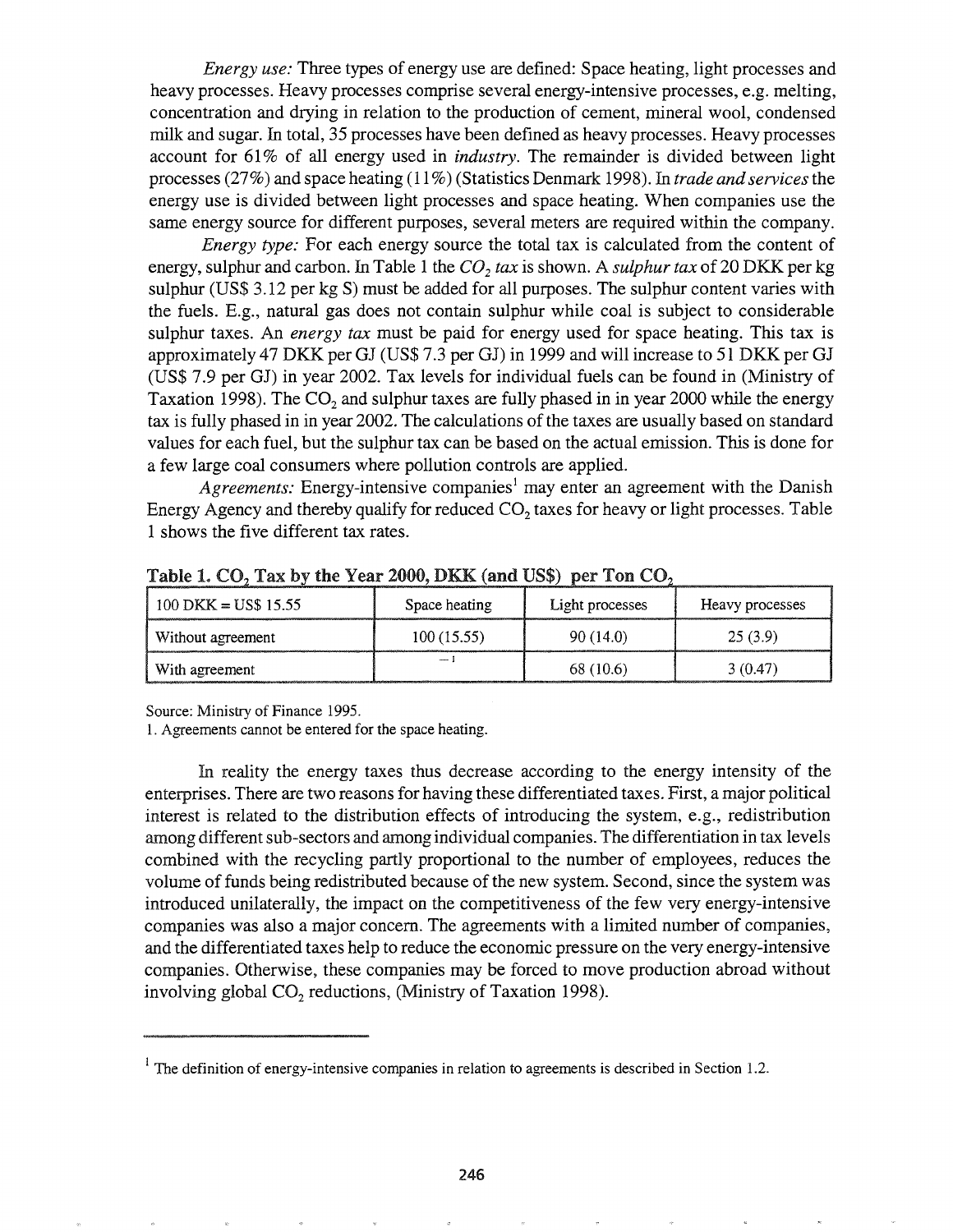Due to the recycling of the revenues, the total impact of the system is expected to be a (small) increase in employment (Ministry of Finance 1995).

#### 1.2 Agreements

When the first Danish taxes on  $CO<sub>2</sub>$  were introduced in 1993, an exemption system was applied towards energy-intensive industry. In 1996, this was changed to an agreement system.

Companies with energy-intensive processes can enter into a three-year agreement with the Danish Energy Agency in order to qualify for a lower tax rate. After the three years the agreement must be renewed. Two kinds of agreements can be made: Individual agreements and collective agreements. Agreements can be entered for both heavy and light processes. While all companies with heavy processes have the right to enter into an agreement with the Danish Energy Agency, companies with light processes are defined as energy intensive - and obtain this right only – if the calculated tax of the energy consumption amounts to at least  $3\%$ of value added. Also, the calculated tax must exceed a certain minimum value. This condition excludes many small companies from the possibility of entering an agreement.

An agreement specifies several activities which the individual company must undertake to qualify for the reduced tax rate. These activities include a realisation of »profitable« energysaving projects, introduction of energy management including energy accounting, motivation ofstaffand activities to ensure that investments in new equipment will be energy efficient. The guidelines for energy management are formulated in the line of environmental management systems, like ISO 14.001.

Energy audits form the basis for agreements. An energy consultant or company staff can carry out the audit. Today, all audit reports must be verified by an independent certified organisation. In theory, all profitable energy savings are described in the audit report. Payback periods of up to 4 or 6 years (lowest for agreements concerning heavy processes) are considered profitable by the Danish Energy Agency.<sup>2</sup>

The collective agreements are made with groups of companies from an industrial subsector with similar production processes. In the collective agreements negotiations with the Danish Energy Agency are conducted by the trade organisation instead of the individual company. The idea is to reduce the administrative costs of entering into an agreement. The group agreements are based on simplified energy audits adapted to the relevant sector. Analyses of energy consumption and production processes in the sector are made to identify the general potential for improving energy efficiency in the companies. The exact procedure is adjusted to the homogeneity of the individual sector. The result ofthe analyses is reported to the Danish Energy Agency and is used to formulate an action programme. Each individual company has to sign  $-$  and is committed to  $-$  the action programme.

All companies with an agreement must deliver a yearly progress report to the Danish Energy Agency. In this report the fulfilment of the agreement must be reported together with a status for the energy management.

When no profitable energy savings are identified in the energy audit, companies are considered energy efficient, and in consequence these companies need not carry out further

 $2$  When calculating the pay-back period, energy prices including the taxes, in absence of an agreement, are used, i.e. a company with heavy processes should use the energy price and a tax of US\$ 3.9 per ton  $CO<sub>2</sub>$  in the calculations, while a company with light processes should use the energy price and a tax of US\$ 14 per ton  $CO<sub>2</sub>$ .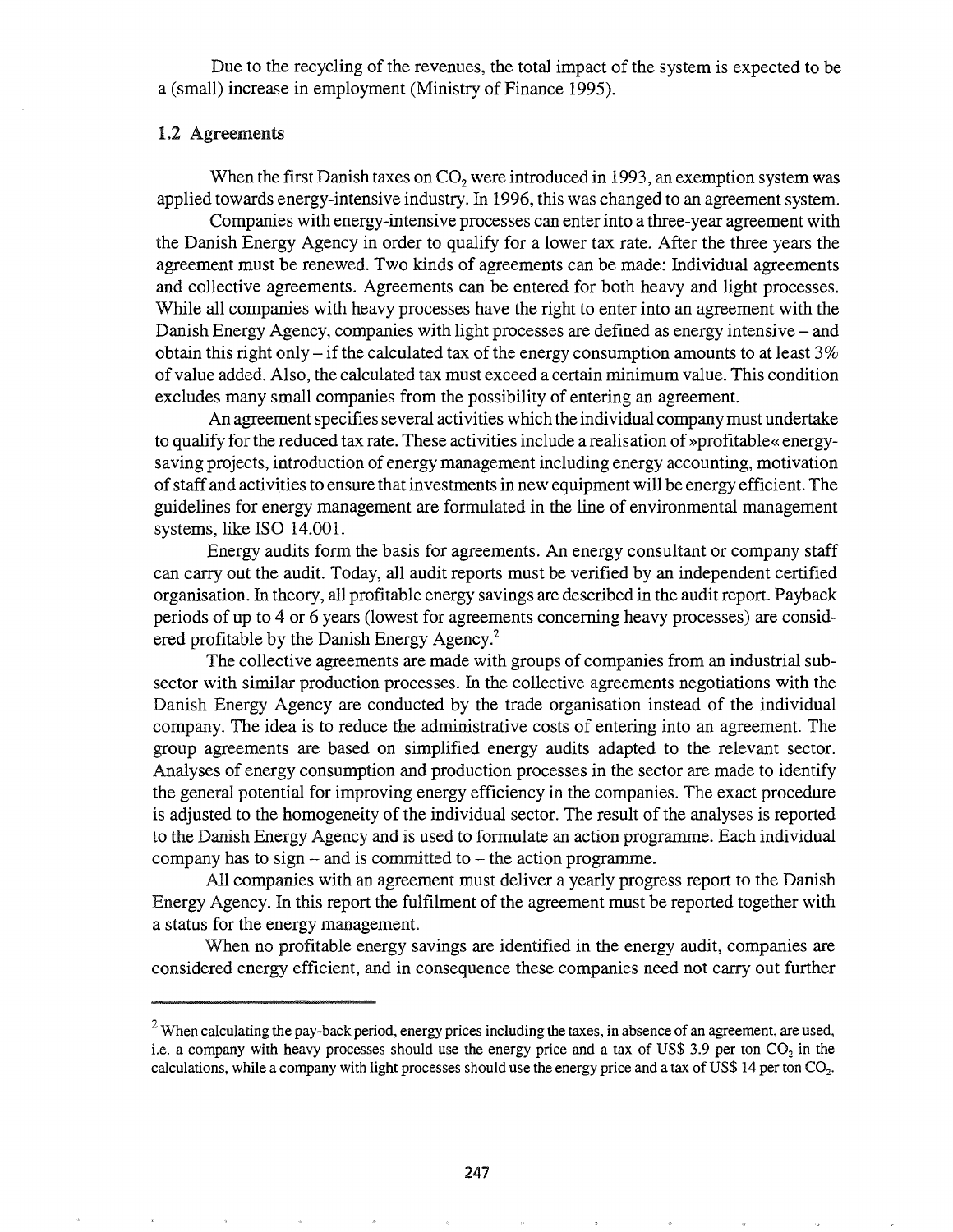investments in energy efficiency in order to obtain the reduced tax rate. However, all companies must implement an energy management system and the management systems are supposed to be approved by the Danish Energy Agency.

### 1.3 Subsidies

The revenue from the energy taxes is recycled – mainly by lowering the non-wage costs of labour, but also, in a transition period, by granting subsidies for investments in energy efficiency improvements (Ministry of Taxation 1998).

Subsidies are granted for up to 30% of investments in energy-efficiency projects. Subsidies are only granted for projects with a medium payback period, which is calculated with the full tax burden (year 2000). The calculated payback period must be between 2 and 9 years. For companies with an agreement, the accepted interval is from 3 to 9 years. Furthermore, only projects with a certain minimum  $CO<sub>2</sub>$  reduction in relation to the investment are subsidised. A total of 1,800 million DKK (US\$ 280 million) has been set aside for subsidies. It is expected that the subsidies will end these funds will be used in year 2000.

Two systems are used in the administration of the subsidies. For the large projects, an individual assessment is done by the Danish Energy Agency. For example, large subsidies have been granted to combined heat and power plants located in industrial companies.

For small projects, a standard procedure has been developed. If the project fulfils the requirements in the standard procedure, the administrative aspects are minimal. Popular standard projects are electronic ballast for fluorescent light, special ventilation in the wood industry (for removing wood chips) and variable speed regulation for ventilation.

Subsidies can also be used for other purposes than investments, e.g. energy audits, demonstration and development projects, and general projects related to energy efficiency.

### 2. Evaluations

The Danish Energy Agency has initiated several independent evaluations of the  $CO<sub>2</sub>$ system. As a result aspects of the system have been moderated and developed. For example, a new guideline for energy management and verification of all energy audits was put in place beginning in 1997. The guideline for energy management was further developed in 1998.

Below we shall summarise the main findings of three recent evaluations of the agreements. These studies have been the input to an evaluation of the total system (including taxes, recycling and more). This general evaluation is expected to be published in 1999.

The evaluations discussed here have combined several designs: Analysis of existing data on companies with an agreement (Section 2.1), case studies (2.2) and surveys (2.3 and 2.4). A database is used to describe the energy consumption and the expected savings due to specific projects described in the agreement. The case studies are process-oriented and are designed to help understand how the different elements are received by the companies and to identify barriers in the process. One survey is designed to capture the independent impact of agreements, and the other is focussed on the impact of subsidies.

#### 2.1 Agreements - Database

The Danish Energy Agency maintains a database concerning companies with an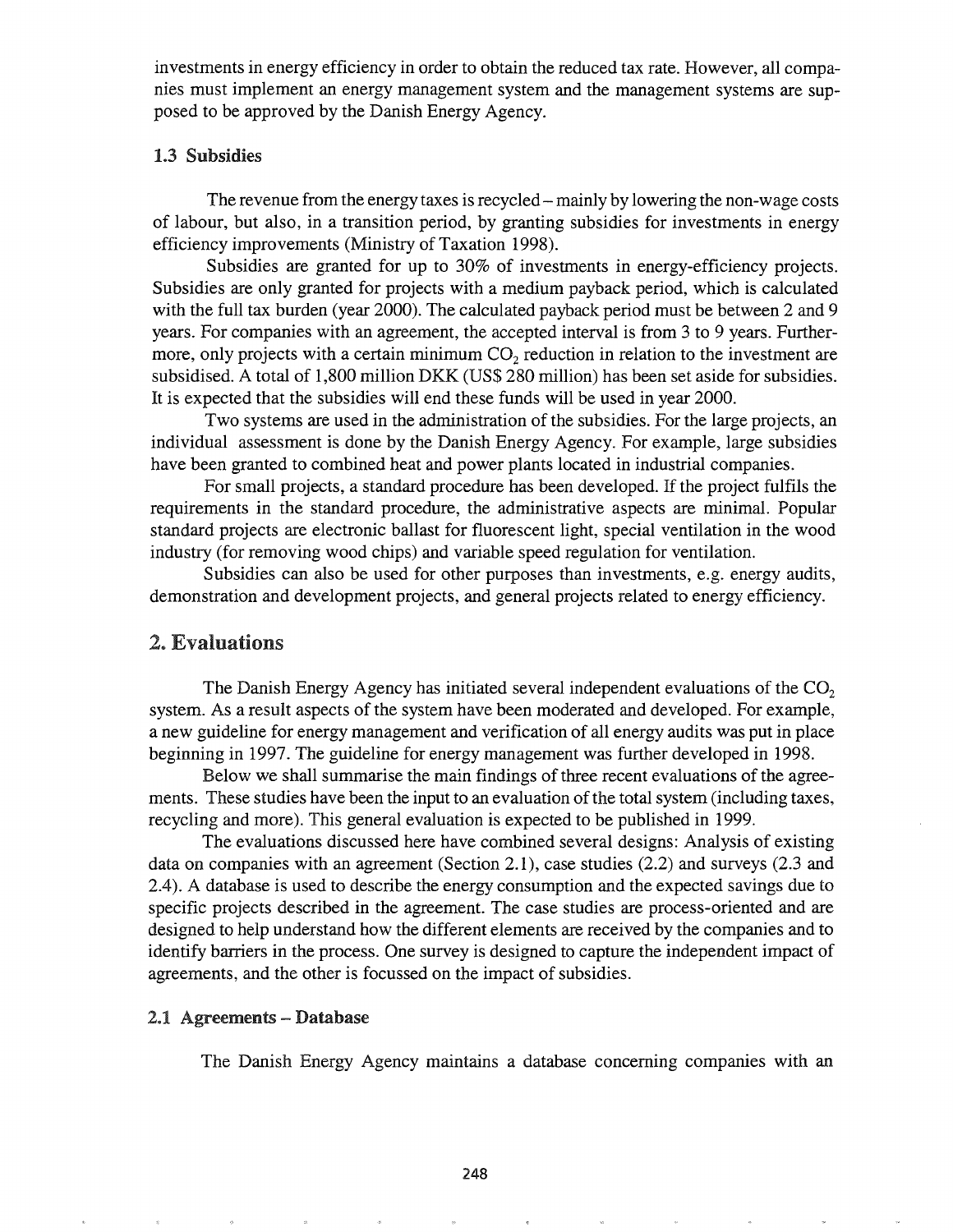agreement and the related energy savings (Ahe, Fafner& Christensen 1998). Information about the energy savings comes from energy audits at the individual company. Important aspects concerning the agreements are illustrated by figures from this database.

From 1996 to 1998, the Danish Energy Agency has made 143 agreements with industrial companies (and 107 with greenhouses). This is illustrated in Table 2.

| Type of agreement                                                                     | 1996 | 1997 | 1998 |
|---------------------------------------------------------------------------------------|------|------|------|
| Individual agreements<br>Heavy processes<br>Light processes $1$                       |      | 4    | 20   |
| Collective agreements<br>Condensed milk factories<br>Greenhouses<br><b>Brickyards</b> |      | 46   |      |
| Total number of agreements                                                            |      | ۱08  |      |

|  | <b>Table 2. Number of Agreements</b> |  |  |
|--|--------------------------------------|--|--|
|  |                                      |  |  |

1. Many of the companies with agreements for light processes also have an agreement for the heavy processes.

Energy consumption in the companies which entered an agreement in 1996 and 1997 corresponds to 45% of the total energy consumption in industry. The companies with an agreement are expected to decrease their energy consumption by 1.7%, due to the specific projects described in theirthree-year agreements. The companies with an agreementfrom 1996 are among the largest energy consumers in Denmark. The results in these companies dominated the total result, see Table 3. According to a survey (see Section 2.3) 34% of the energy savings resulting from the specific projects, would have been realised even without the agreement

Described in the Agreements<sup>1</sup> Table 3. Energy Consumption and Calculated Reductions from Specific Projects

| Agreement, year signed                 | 1996                      | 1997                       | Total <sup>1</sup>        |
|----------------------------------------|---------------------------|----------------------------|---------------------------|
| <b>Consumption</b><br>Reduction due to | 48 PJ                     | 13 P.I                     | 61 PI                     |
| specific projects                      | $0.71 \text{ PI} = 1.4\%$ | $0.35 \text{ PI} = 2.7 \%$ | $1.06 \text{ PI} = 1.7\%$ |

Source: Ahe, Fafner & Christensen 1998.

1. The agreements with greenhouses are not included due to lack of data.

Further savings are expected since several companies have agreed to investigate a number of specific energy-saving opportunities during the three-year period (these special investigations are used for potential projects that are not completely described in the energy audit). Also, the agreed activities in relation to energy management are expected to result in further energy savings. In Table 4 the expected savings are given in relation to the total  $CO<sub>2</sub>$ emission in the agreement companies. Due to the fuel mix the 1.7% energy savings due to specific projects (described in the agreement) are reduced to 1.2% reduction of the  $CO<sub>2</sub>$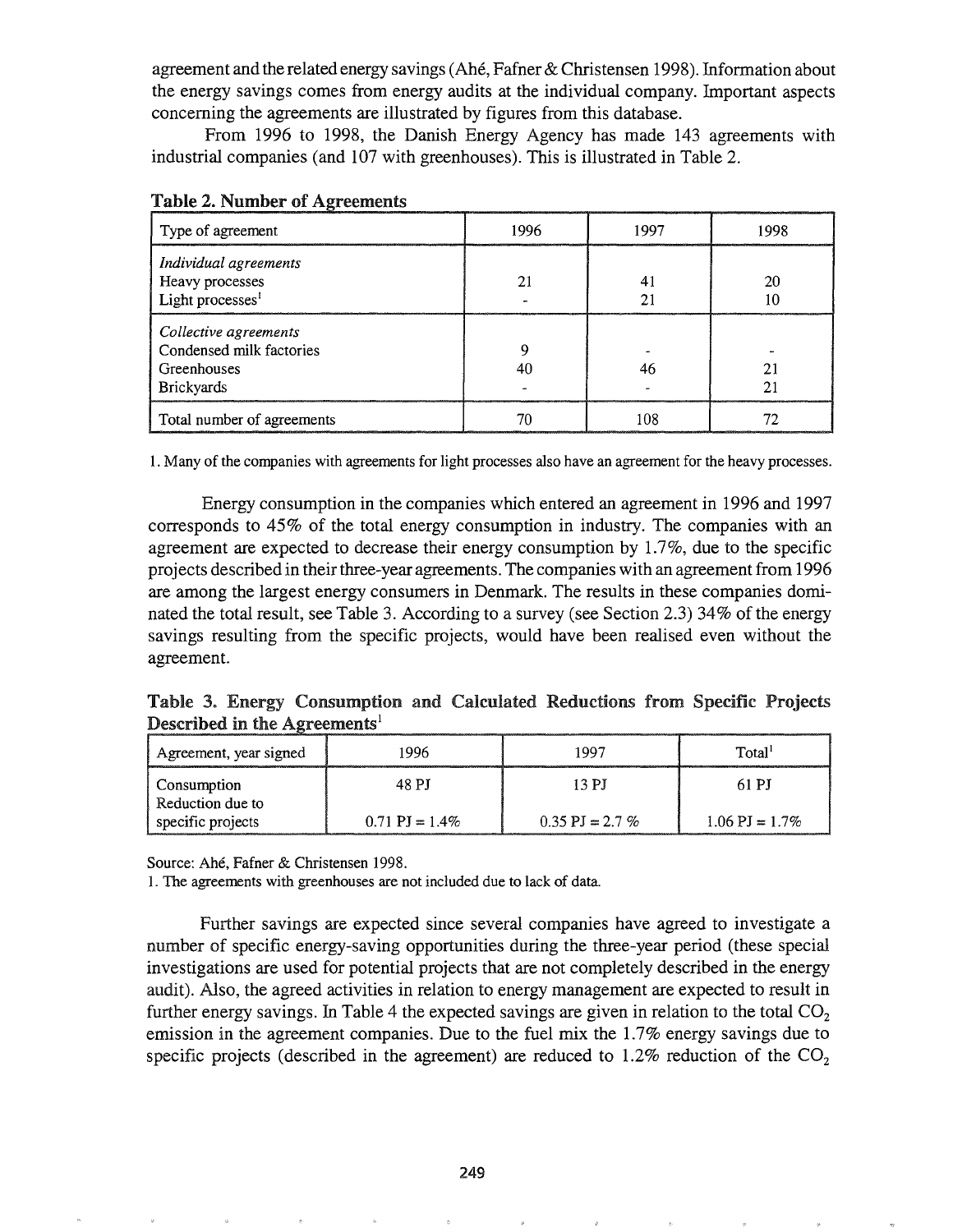emission. It is predicted that the total reduction of  $CO<sub>2</sub>$  emission will accumulate to 2.7%. The three sources (specific projects, special investigation and energy management) each contribute with approximately one third of this reduction.

| Agreement                                                        | 1996                       | 1997                    | Total                |
|------------------------------------------------------------------|----------------------------|-------------------------|----------------------|
| Specific projects<br>Special investigations<br>Energy management | $0.9\%$<br>$0.7\%$<br>0.6% | 1.9%<br>1.1%<br>$1.1\%$ | 1.2%<br>0.8%<br>0.8% |
| Total after 3 years                                              | 2.2%                       | $4.1\%$                 | 2.7%                 |

Table 4. Estimated  ${\rm CO_2}$  Reductions in the First Three-Year Period from Various Sources

Source: Buhl Pedersen et al. 1998. In this report the values for energy management are estimated for the period until year 2005 - corresponding to three agreement periods. In Table 4 these values have been transformed to the first agreement period.

There is great uncertainty concerning the energy savings due to the special investigations and the energy management. The savings presented in Table 4 are on information in the agreements and the qualitative results from the case studies (see next section). The savings due to energy management for the 1996 companies are expected to increase in the next agreement periods due to the tightened guidelines. It is estimated that a continuation of the agreement system by 2005, relative to a situation without agreements, can lead to a decrease in the  $CO<sub>2</sub>$ emissions corresponding to 6% of total emissions in industry and trade. Energy management is expected to be the main source of the savings.

It is expected that the agreements in year 2000 will cover 50% of the total energy use in industry. The number of agreements is expected to increase to 370, as the economic incentive to enter into agreements increases over the next few years. Of these agreements, 160 concern industry and 210 greenhouses.

### 2.2 Agreements - Case Studies

The case studies include detailed information about 12 companies and describe qualitative aspects of the agreements in the companies – especially in relation to energy management. The study is based on interviews with the employees who are responsible for economy, energy and the agreement with the Danish Energy Agency. Also, consultants and representatives from the Danish Energy Agency are interviewed.

*Energy Audits:* The aim of an agreement is to ensure that the companies act energy efficiently. Therefore, the definition of »an energy efficient company« and the way in which this is interpreted in the agreements are key issues. In the Danish agreements, companies are considered energy efficient if they carry out all energy saving projects with a payback in less than four years (six years for light processes), and if it implements an energy management system, approved by the Danish Energy Agency. Thus, in principle, the definition of an energy efficient company is objective, but in practice it is very much influenced by the problem of asymmetric information: One negotiating party - industry - has detailed information on the opportunities and limitations in relation to energy savings in their specific production. The other negotiating party - the Danish Energy Agency - has little detailed information and must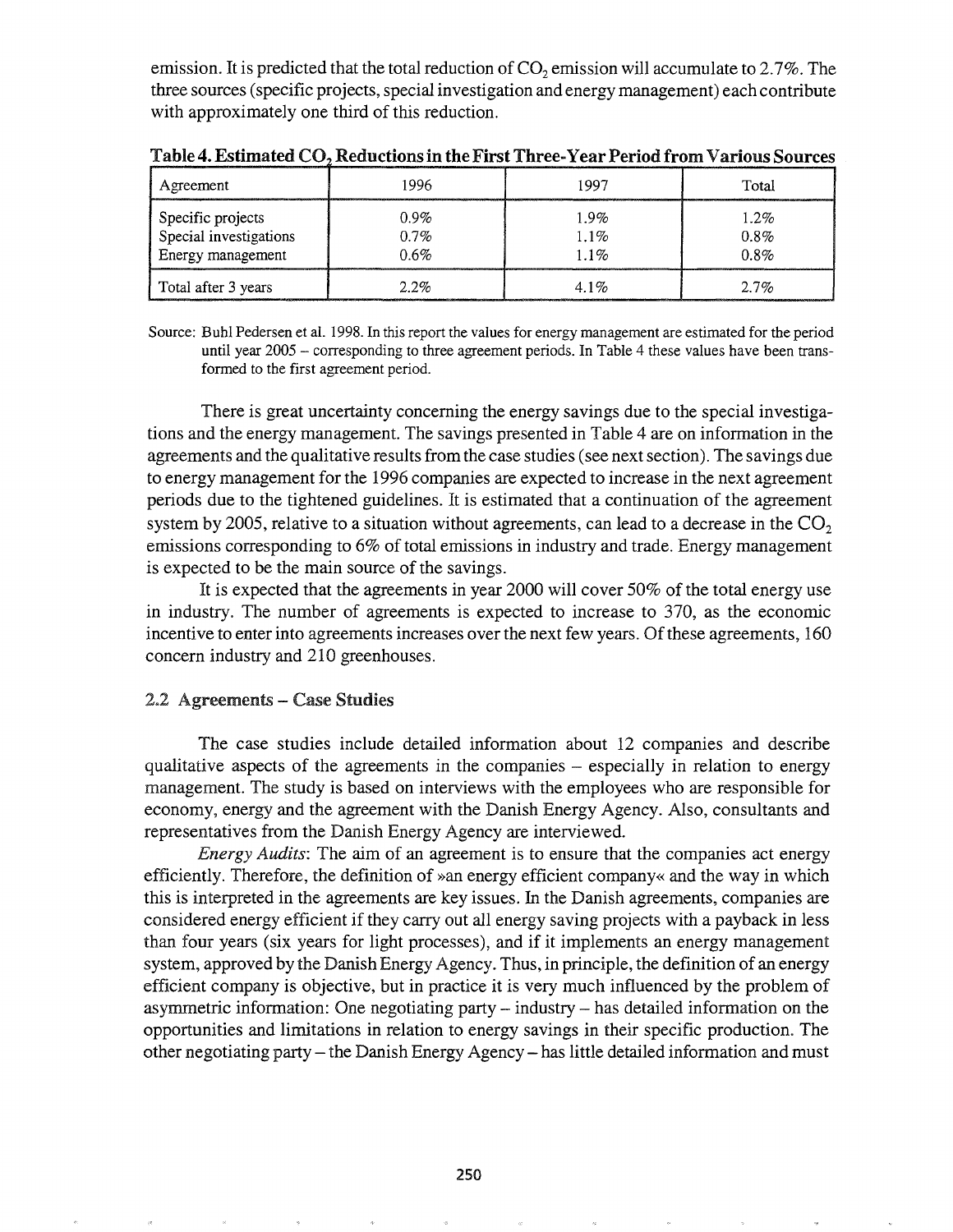rely on other sources, first of all the energy audit. The energy audit report determines whether the company is considered energy efficient or whether it has to carry out investments in energy-saving measures in order to enter into an agreement. Therefore, the energy audit plays a crucial role as the basis for negotiations between companies and the Danish Energy Agency and it is essential for the audit to be of as high a quality as possible.

The majority of companies with an agreement received their first energy audit in relation to the introduction of the  $CO<sub>2</sub>$  tax in 1993. This audit was concentrated on service equipment – such as lighting, compressed air and cooling (Ravn, Togeby  $\&$  Ingerslev 1994). The second energy audit focussed on the core areas of production  $-$  the energy intensive processes. However, many basic issues on energy use and in relation to energy management were dealt within the first audit, and therefore the first energy audit has been useful in relation to the development of the new audit.

In general, the companies are content with the shift in focus of the energy audit, now concentrating on the energy-intensive processes. However, it is also clear that it is difficult for the consultants on their own to come up with energy-saving projects on these core areas of the production as they often lack knowledge about the specific processes. Therefore, the consultants are very dependent on company staff cooperation. The evaluations show that the companies find that the energy audits sum up existing knowledge rather than help identify new potential for energy savings. In spite of modest results in terms of identified energy-saving potentials, most companies find that the agreements have an effect as energy efficiency becomes part of the company agenda. It helps to map the energy consumption and to specify the profitability of investments. Most companies use an authorized energy consultant to carry out the energy audit. The evaluation also shows that the companies who have carried out an energy audit before have the best teamwork with the energy consultant.

*Verification:* While in the first year relying on the approved consultants and the expertise of the officials in the Danish Energy Agency to judge whether the audit reports were of sufficient quality, the Danish Energy Agency made verification of the audit reports obligatory for all companies by 1997. The verification agencies also handle cases of certification of environmental and quality management systems. Like the consultants, the verification agent is chosen by the company from a list approved by the Danish Energy Agency. The verification agent mainly checks that the audit report meets the documentation requirements. In order to check the technical quality of the audit report, a technical expert (a consultant, specialised in certain production processes) is chosen by the verification agents from a list of experts recognised by the Danish Energy Agency. Thus, the verification involves a kind of peer review (Krarup, Togeby & Johannsen 1997).

The cost of the verification is paid by the companies, but they can apply for subsidies of up to  $50\%$  of the costs. In general, the companies are discontent with the requirement for verification, as the verification as such is regarded to be of no use to the individual company (Krarup, Togeby & Johannsen 1997; Ingerslev et al. 1998). However, the obligatory verification appears to be useful to assure audit quality. In 1997, the Danish Energy Agency has placed eight consultants on an observation list due to unsatisfying audits. These consultants may lose their right to perform energy audits iffuture energy audits lack high quality. In three cases the Danish Energy Agency has decided to overrule the verification agency's approval of the audit report, and the verification agent has been warned that he could lose his right to perform verifications if it happened again (Pedersen, Rieper & Hansen 1998).

The Danish Energy Agency finds that the quality of the energy audits has increased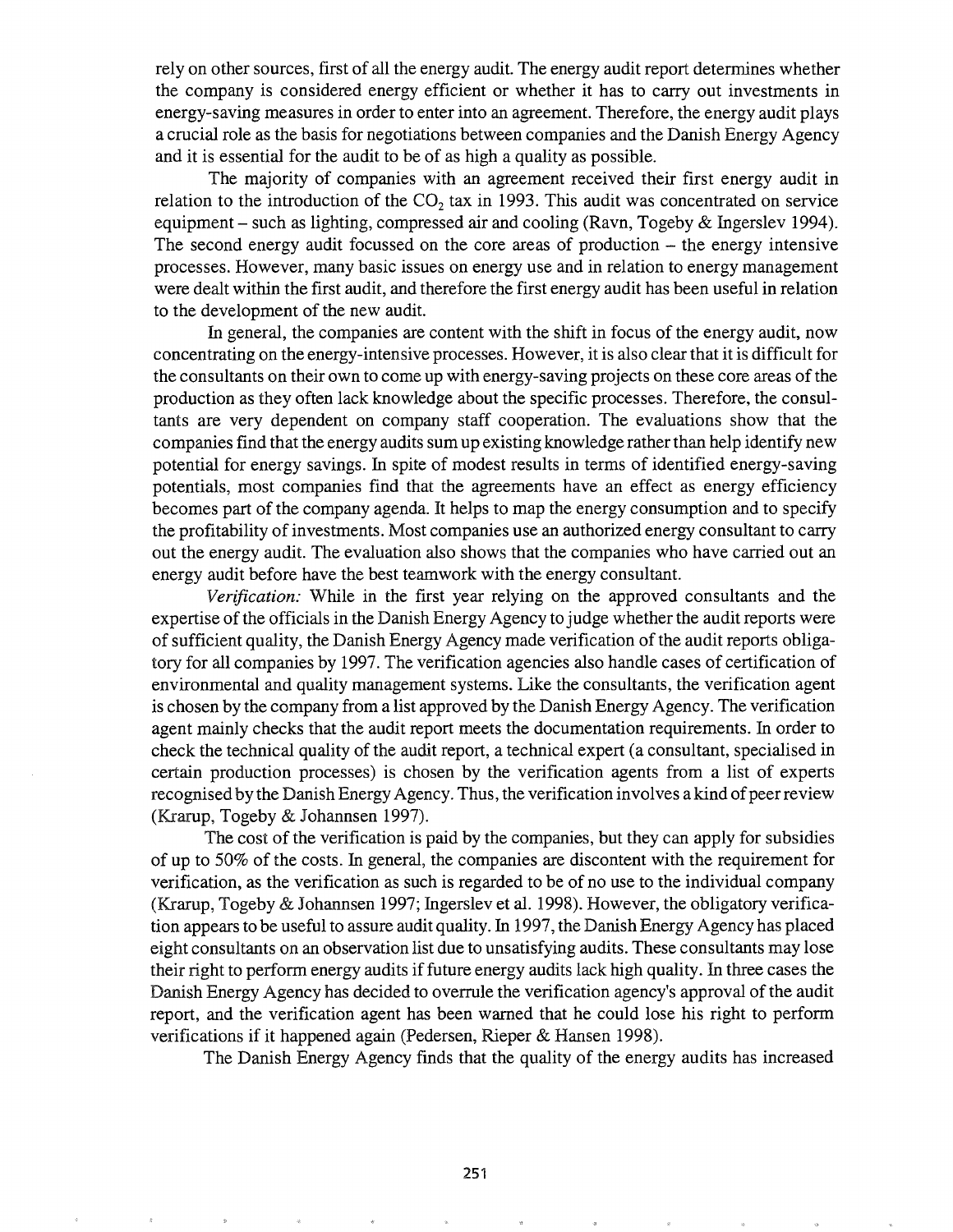since the verification was introduced in 1997.

*The Negotiation Process:* The study of the 1996 agreements showed that very little negotiation took place in relation to the entering of most agreements. Part of the negotiation probably takes place between the consultants and the company staff and within the company before negotiations with the Danish Energy Agency are opened. When the energy audits were accepted by the Danish Energy Agency, the agreement was straightforward: The companies should carry out all profitable projects (Krarup, Togeby & Johannsen 1997). Although the definition of profitability with payback periods of 4 or 6 years (depending on the type of agreement) deviates considerably from payback periods that industry normally accepts, the companies have not protested against this criterion. One reason for the absence of protests could be that the companies evaluate the agreement as a whole. Often, the tax rebate is so advantageous that this can easily outweigh a few less profitable projects. The possibility of receiving subsidies for these investments may also reduce the problem of long payback periods. Furthermore, the calculation of the payback periods does not necessarily reflect the real profitability of the investment projects since several assumptions are necessary in most calculations (e.g., the benefits are dependent on how many hours the equipment is used).

When negotiation took place, it was in relation to aspects like the time table for realizing the projects and the need for further investigations. Few meetings (often one or two) were held and time was used on administrative questions, like the correct use of energy prices and interpretations of the guidelines. Also, questions concerning the adequacy of the audits were raised by the agency. E.g.: *Have all relevantparts ofthe energy use been analysed in the energy audit?* The main impression was that the process is one of rule-following – not of giveand-take negotiations (Krarup, Togeby & Johannsen 1997).

The concept of »special investigations« can playa role in the process of negotiation. If the Danish Energy Agency forced the companies to go through with the projects under uncertain conditions, the Danish Energy Agency could be held responsible if things went wrong. The concept of special investigations is an opportunity to investigate projects more thoroughly. In general, the companies are also content with the special investigations, especially in relation to complicated or uncertain projects (Ingerslev et al. 1998).

*Energy Management:* Since 1997 the fulfilment of the guidelines concerning energy management has also been a major issue in the negotiation phase. Many companies are not familiar with the more formal sides of energy management. The study of the 1996 agreements finds that the activities in relation to energy management are performed at a low level when compared to the intentions in the guidelines. Large energy flows are only measured at monthly intervals, and few key figures are calculated. In 1997 and 1998 the guidelines concerning energy management have been tightened.

The study of the 1997 agreements examines the energy management part of the agreements in more detail. In spite of the tightening up of the guidelines the implementation of the energy management systems only appears to progress slowly. The companies had entered their agreements approximately 9 months before the interviews. Most companies primarily concentrate on improving their *energy accounting* systems, developing more detailed key figures etc. Procedures for energy efficient investments are still largely informal and questions of targeting, motivating and educating staff remain yet to be addressed in some companies.

In the guidelines for the implementation of energy management the companies are asked to develop procedures to ensure energy efficiency of new equipment. This can include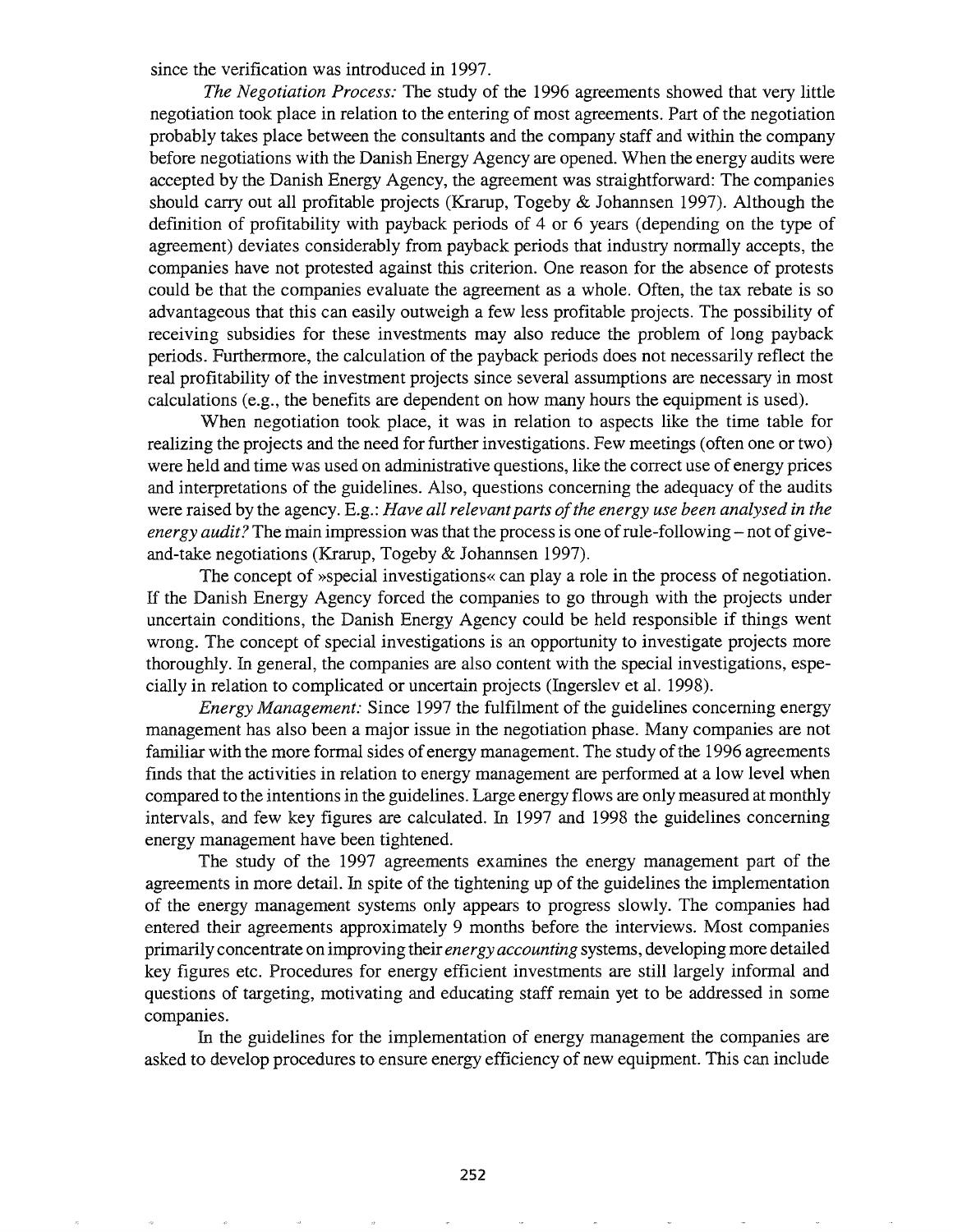the provision of alternative solutions before the decisions are made. The idea is, for instance, that the companies must demand that the different components (motors, pumps etc.) are energy efficient. However, some companies report that the suppliers, who produce the components themselves, are unwilling to replace their own components with other more energy efficient components of another supplier.

The technical elements of the concept thus seem to be easier for the companies to implement than the more managerial elements, which may have to do with insufficient management attention. However, for companies with quality management, and especially environmental management systems, the implementation of energy management appears to be more successful.

The difficulties of implementation do not make the companies give up energy management. In the case studies, the four companies with a 1997 agreement and the two companies with a collective agreement all intend to continue the work with energy management after the expiration of their agreements. Also, several of the interviewed energy managers have noted that their role in the company has been enhanced as an effect ofthe agreements and that energy efficiency has been put on the company agenda.

*Monitoring and Sanctions:* In comparison to many other agreement systems (e.g. see Larsen, Krarup & Kræmer 1998, who have studied agreements in Sweden, Finland, the Netherlands, Great Britain and Denmark) the monitoring and sanctioning efforts ofthe Danish agreement system are quite comprehensive. The companies must deliver a yearly progress report to the Danish Energy Agency documenting investments and the function ofthe energy management system. The evaluation showed that the opinions of the companies concerning the progress report differ quite a lot. Most companies are content with the requirement as they use the deadline for the progress report as an internal deadline. They point to the problem that companies often have trouble getting energy conservation projects carried out, because energy savings are of secondary importance to them. The progress report keeps the company focussed on the projects and helps the energy manager to get the attention of the top management. Other companies view the demands for documentation as just another administrative burden. If the companies are unable or unwilling to carry out the projects tabled in the agreement, the agreement can be renegotiated. In general, the Danish Energy Agency is considered to be flexible in relation to renegotiations. If the company does not want to implement a certain project that is included in the agreement, one possibility is to exchange the project with another with the same impact on the energy efficiency (Krarup, Togeby  $\&$  Johannsen 1997; Ingerslev et aL 1998).

In one case, the Danish Energy Agency has cancelled an agreement with a company that did not fulfil its commitments. This company lost the tax reduction.

*Discussion:* The agreements consist of two rather separate activities, i.e. the energy audit and the energy management system. The energy audit gives the company an up-to-the-minute account ofthe energy consumption and a specific description ofthe possibilities to save energy. The energy management system is intended to be the basis for a long-term effort to save energy. The evaluation shows that the companies give priority to the energy audit at the expense of the energy management system. One of the reasons for this might be that energy audits are less complicated for the companies. The use of energy management as a part of an agreement furthermore raises the question of controlling the companies' energy activities. The specific investments from the audit are relatively easy to follow, while the control of the energy management system is more complex.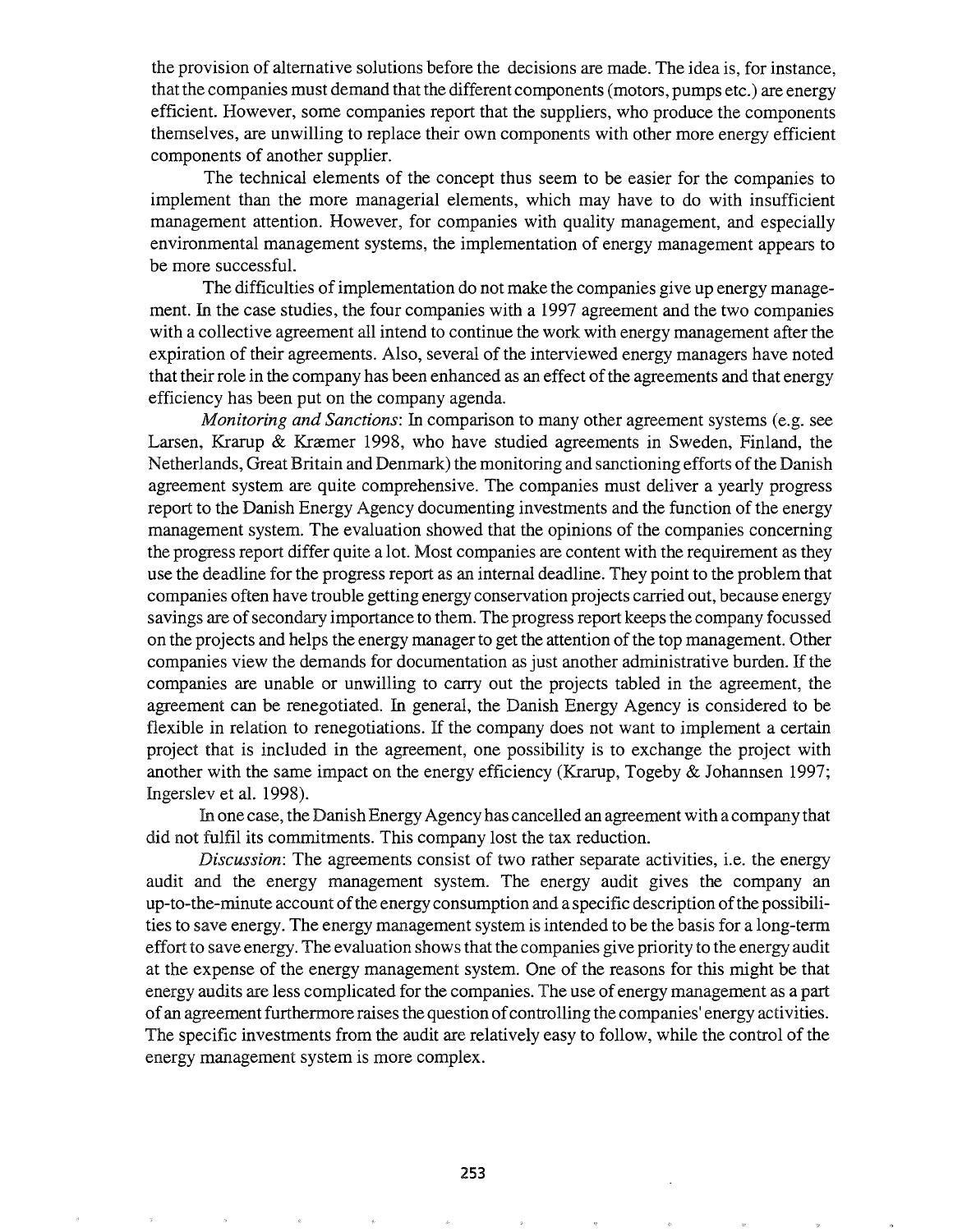#### 2.3 Agreements - Survey

A survey has been used to describe and analyse the energy efficiency activities (e.g. energy management, the use of key numbers, and realized energy-saving projects) in companies with and without an agreement. The purpose has been to test whether the agreements have an impact on the energy activities, when corrections are made for other relevant variables differing between companies with and without an agreement. As an example average energy intensity is higher in agreement companies than in companies without an agreement. Without correction for energy intensity a comparison could give misleading results. The four main elements in the survey are shown in Figure 1. The design was inspired by Megdal, Pertusiello & Jacobsen (1997) and Maxwell, Lyon & Hackett (1998). It is for instance shown that other policy instruments (earlier programmes) can have an impact on the activities.

The focus has been on energy efficiency activities instead of energy efficiency. This is a question of practical consideration. The Danish Energy Agency was interested in an early evaluation of the impacts of the agreements, but since the agreements were less than half a year old it seemed unrealistic to evaluate the outcome (energy efficiency) and instead the focus was changed to the output (energy efficiency activities). The energy efficiency activities are regarded as an indicator: If the energy activities increase, this is supposed to be followed by the realization of specific energy efficiency projects.



**Figure 1. Main Elements in the Survey** 

The population of the survey consists of three groups of Danish industrial companies - see Table 5. In total 184 companies were selected. The energy managers in 150 companies were interviewed, corresponding to a response rate of 81 %. The complete study is described (Buhl Pedersen et al. 1998; Togeby & Hansen 1998).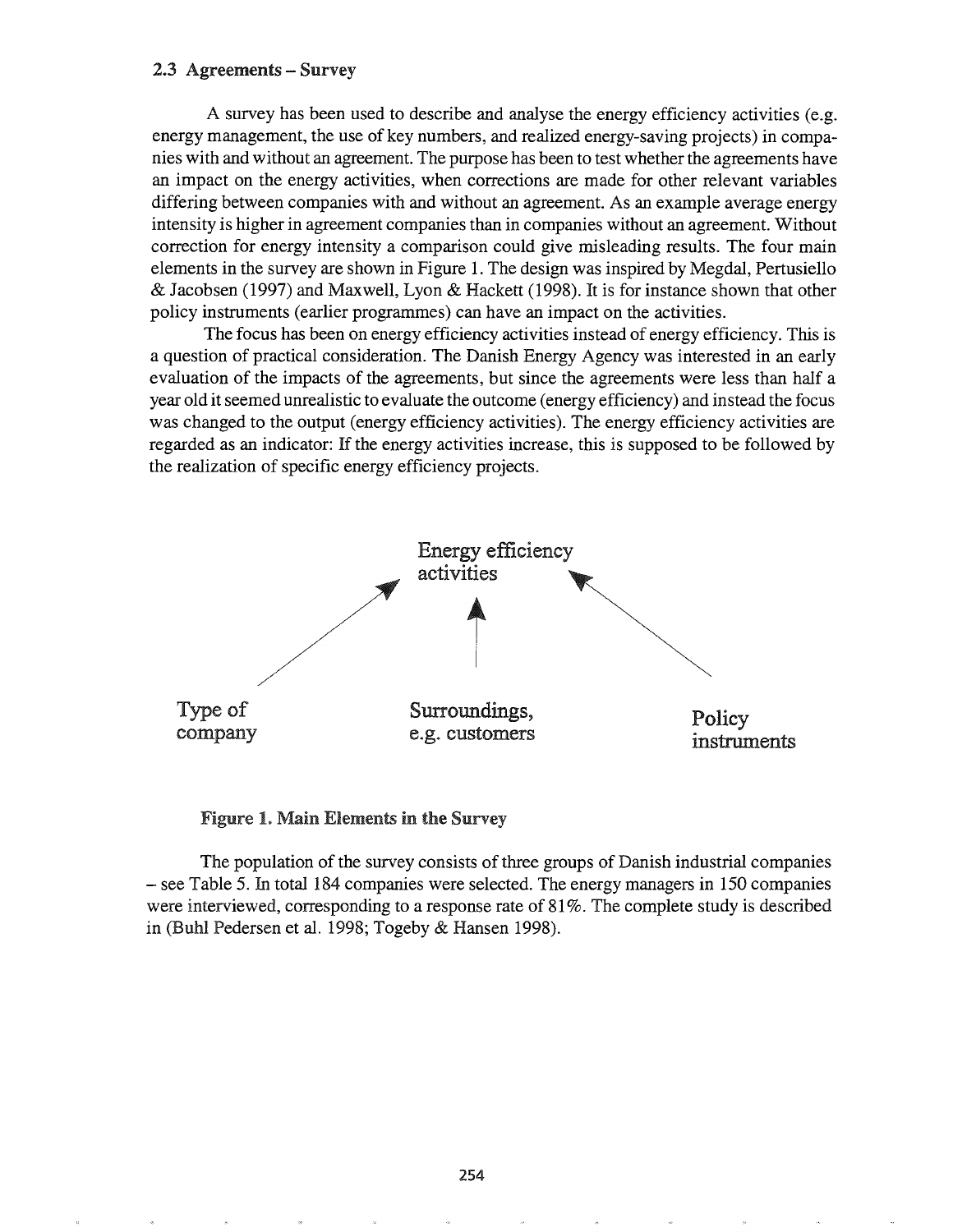## Table 5. The Companies that Have Been Interviewed

| Subgroup                                                                                                                                                                   | Number of companies |
|----------------------------------------------------------------------------------------------------------------------------------------------------------------------------|---------------------|
| Companies with a new agreement <sup>1</sup> (1996-98)<br>Companies with an old agreement <sup>2</sup> (1993-95) only<br>Other companies with between 250 and 500 employees |                     |
| Total                                                                                                                                                                      | -50                 |

- 1. Out of the 91 companies with a new agreement 44 also entered an agreement in the first period (1993-95).
- 2. From 1993 and 1995 the energy-intensive companies were exempt from the CO<sub>2</sub> tax, but it was not officially called an agreement. In reality, all the elements of today's agreements can be found in this system, although in a less strict version.

The procedure in the analysis is as follows:

- .. To develop questions that can reveal important activities relevant for good energy housekeeping
- Carry out the interviews
- <sup>e</sup> To construct an indicator of energy efficiency activity based on nine questions
- To explain the variance in this indicator by use of a regression analysis, i.e. to test if energy intensity, company size, agreement or other policy instruments influence the constructed activity index in a significant manner.

*The Indicator of Energy Efficiency Activities:* A factor analysis<sup>3</sup> has been used to compress the information from nine questions related to energy activitiesinto a single variable. The nine variables are shown in Table 6. The first three variables are dichotomous (yes/no) while the others are scale variables with five or more possible values. The new constructed variable is used as an indicator of the energy-efficiency activities in the individual company. It is a linear combination of the nine original variables and is transformed to range from 0 to 5. A value of 0 corresponds to the lowest level of activities in the sample, while 5 is equal to the highest level of activities.

The energy-efficiency activity index includes  $32\%$  of the original information in the nine questions. The signs of the loadings (defining the relationship between the nine questions and the activity index) show that an »energy friendly« answer always contributes to a higher activity index. The constructed energy efficiency activity index measures important aspects about how companies work with energy efficiency, but one should be aware that inclusion of other information than the nine questions would alter the index and could influence the analysis.

 $3$  See Kim & Mueller 1978 for an introduction to factor analysis.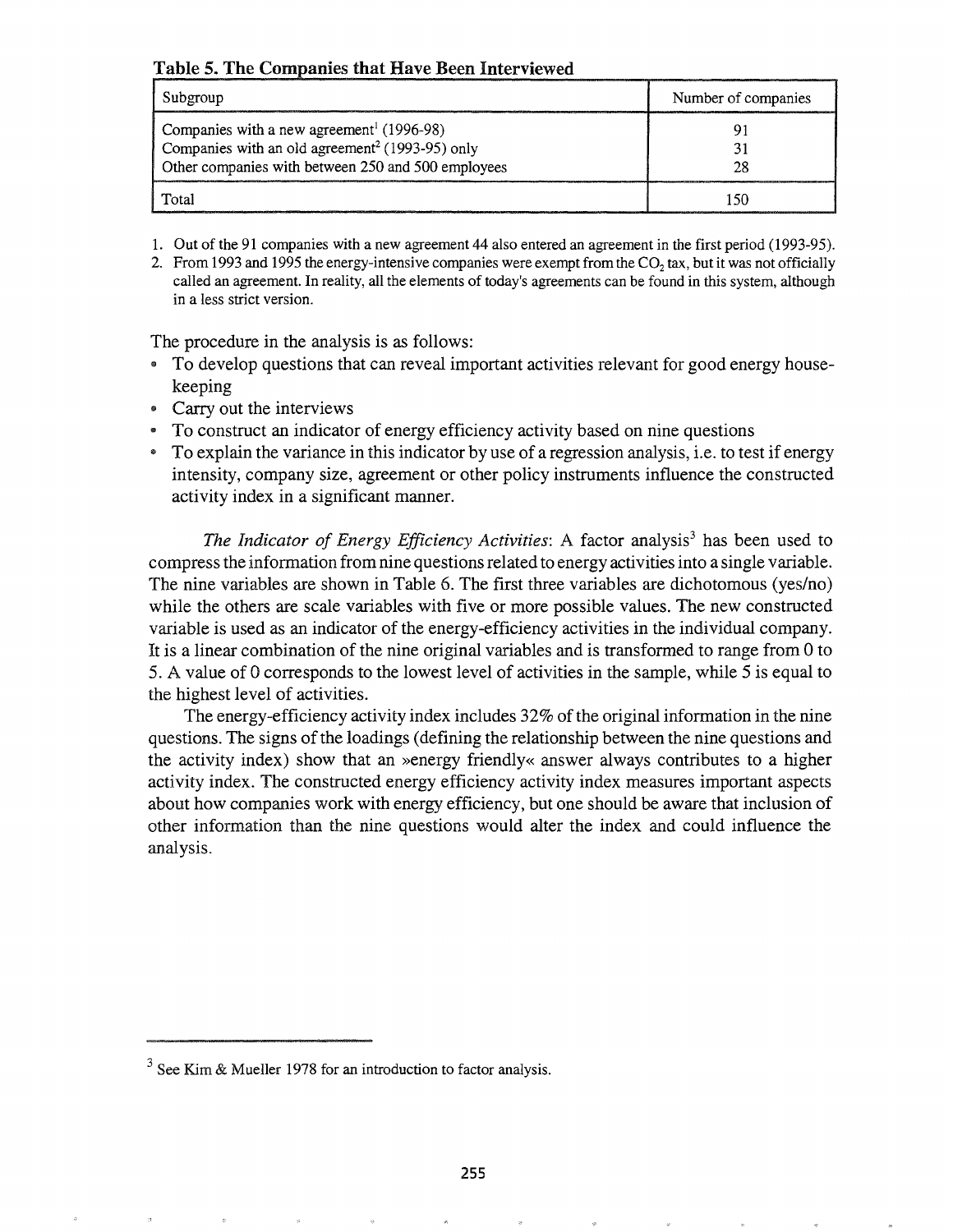## Table 6. The Nine Questions Forming the Basis of the Activity Index

- Does your company use key figures relating energy consumption to production?
- Have staff been trained in energy management and energy efficiency within the last year?
- Is training of staff in energy management and energy efficiency planned for next year?
- The number of key figures evaluated each month (or more often)? \*
- The share of staff that has been educated in energy efficiency or energy management  $*$
- Number of energy efficiency projects that has been realized within the last year \*
- To which degree is the management engaged in energy efficiency? (a scale from 1 to 5)
- To which degree is staff actively involved in the work with energy efficiency? (a scale from 1 to 5)
- How would you describe the energy savings realized due to the energy management
- system? (insignificant, neither/nor, considerable)

\* These answers have been transformed to logarithms (base 10) before entered into the factor analysis.

The main question is whether companies with an agreement (and lower taxes) have a higher or lower activity index than other companies when controlled for other differences, like energy intensity. This is analysed with a multiple regression analysis. Parameters describing company type (11 parameters, e.g. energy intensity, industrial sub-sector, and type of product), and exposure to policy instruments (4 parameters, e.g. which energy and environmental regulation the company has been exposed to, the use of subsidies) have been tested. Originally, several other variables were tested, including some describing the customers and other company surroundings. Because of problems with endogeneity (that the activity index influences the explaining variables, i.e. a two-way relationship) the original 32 explaining variables have been reduced to the mentioned 15. In this way the analyses only include three out of the four elements in Figure 1.

The result of the regression analysis is described in Table 7. Four variables describing company type and two variables describing policy instruments are significant. Only parameters with a significance level of 5% or better are included. Only 124 companies are included in the regression analysis since 26 companies have not answered all questions, e.g. for 25 companies the energy intensity could not be calculated. With the included parameters  $27\%$  of the variance in the activity index could be explained. These variables have been found by using an automatic procedure for model selection.<sup>4</sup>

 $4$  The backward method was used: All 15 variables are entered in the first step and the insignificant variables are removed one by one.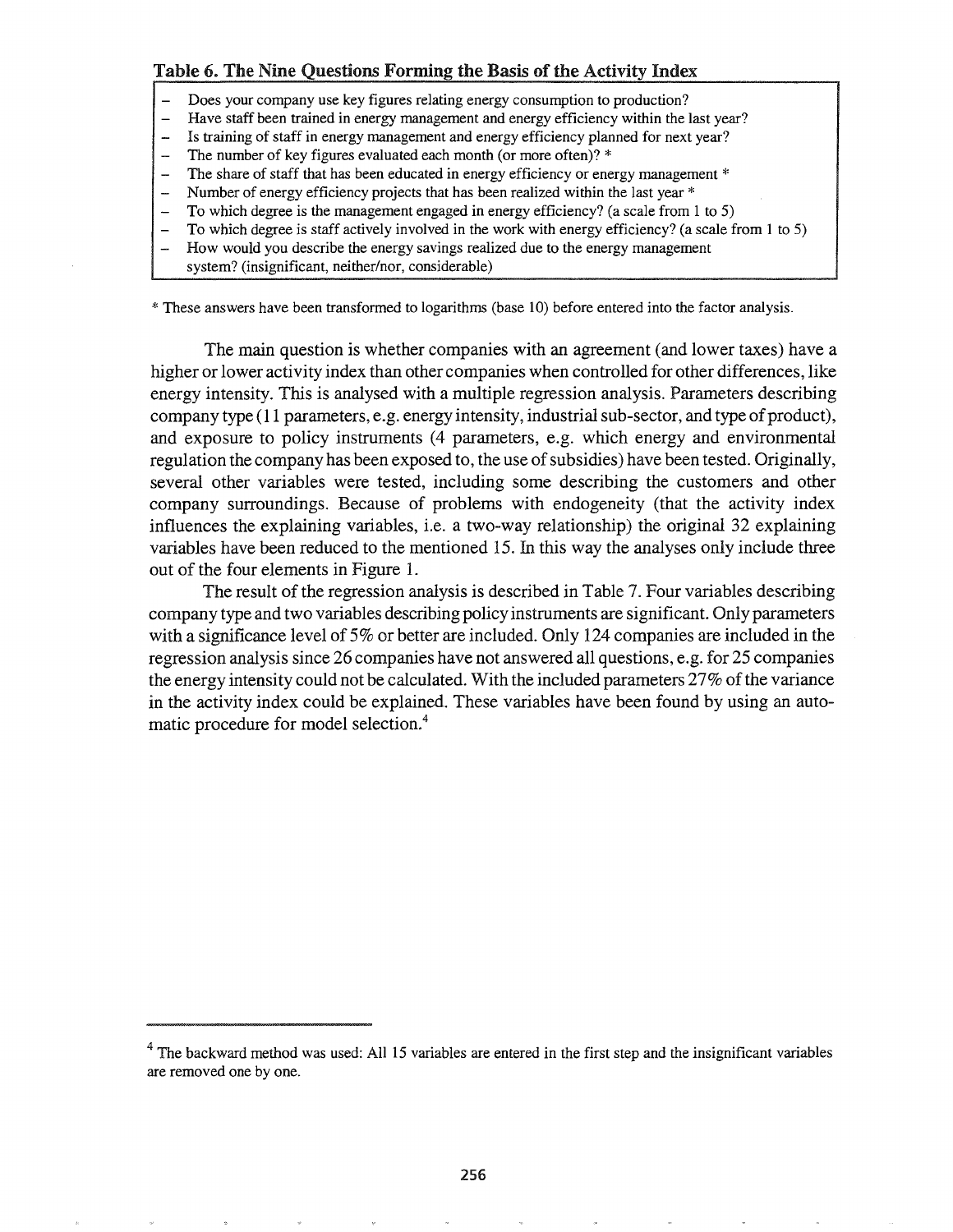## Table 7. Parameters that Can Explain the Variance in the Constructed Energy Efficiency Activity Index (E)

| Variable                                                                              | Coefficient |
|---------------------------------------------------------------------------------------|-------------|
| Company type                                                                          |             |
| $C_i$ :<br>Energy intensity (logarithm to energy costs per employee)                  | 0.60        |
| Number of employees (logarithm)                                                       | 0.29        |
| Are development and research central activities for the company?                      | 0.13        |
| $C_2$ :<br>$C_3$ :<br>$C_4$ :<br>Sector 15: Food industry                             | 0.45        |
| Policy instruments                                                                    |             |
| $P_1$ :<br>Energy agreement?                                                          | 0.82        |
| The company does not have an energy agreement, but must the company pub-<br>$P_{2}$ : |             |
| lish an environmental account?                                                        | 0.63        |
| Adjusted $\mathbb{R}^2$                                                               | 27%         |
| N                                                                                     | 124         |

The regression analysis found a constant of 3.14.

 $C_1$  has a range from -2.6 to 0.15.  $C_2$  has a range from 0.3 to 3.7.  $C_3$  has a range from 1 (not at all) to 5 (to a high degree).  $C_4$ ,  $P_1$  and  $P_2$  are coded as follows:  $0 = No$ ,  $1 = Yes$ .

The result of the regression analysis shows the independent influence of the six variables on the activity index: Four variables describing the company type and two variables describing the policy instruments. Other nine variables were not included, since they had no significant impact on the activity index when controlled for the six variables. The excluded variables are five describing company type (e.g. the importance of price, quality and the environment), two sector variables and two policy variables (e.g. if the company also has had an agreement in 1993-95).

With the symbols from Table 7 the results can be shown as the equation:

$$
E = 0.60 C_1 + 0.29 C_2 + 0.13 C_3 + 0.45 C_4 + 0.82 P_1 + 0.63 P_2 + 3.14
$$

For example, the agreements have an impact on the activity index of  $+0.82$ , also when corrected for company type (e.g. energy intensity and sector). The coefficients can be compared with the standard deviation of the activity index, which is 1.0. The range of the energy efficiency activity index is from 0 to 5.

Besides the agreements, the demand for environmental accounts has also had a positive impact on the activity leveL Since 1996, more than 1,000 Danish companies have been required to publish an environmental account as a supplement to the economic account. The rules concerning the environmental accounts are a sub-set of the general environmental law which includes the demand for an environmental permit for around 7,000 companies.

Table 8 shows the impact of the two policy instruments on the activity index. The independent importance of the agreements varies from 0.82 (for companies without the demand for an environmental account) to 0.19 (for the rest). It must be remembered that agreements and taxes are related: Companies which have entered an agreement pay a reduced tax. So the positive impact of the agreement exists, although these companies thereby pay a lower tax.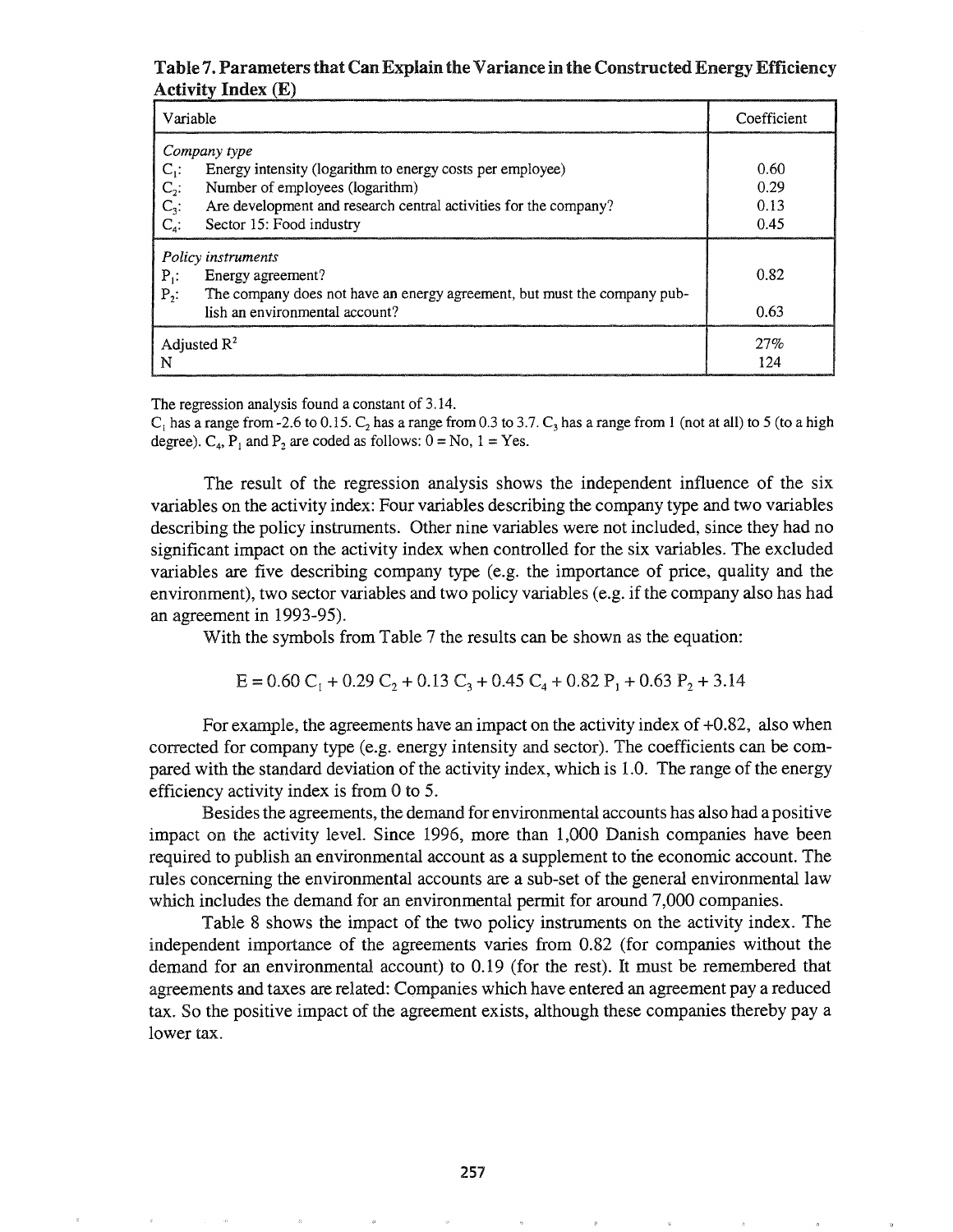| ciency Activity Index  |                                   |      |  |  |
|------------------------|-----------------------------------|------|--|--|
| Environmental account? | Energy agreement and reduced tax? |      |  |  |
|                        | Yes                               |      |  |  |
| Yes                    | O 82                              | 0.63 |  |  |
|                        |                                   |      |  |  |

## Table 8. The Impact of Agreements  $(P_1)$  and Green Accounts  $(P_2)$  on the Energy Efficiency Activity Index

The table only illustrates the impact of  $P_1$  and  $P_2$ . For a complete description the impact of the constant and the parameters  $C_1$  -  $C_4$  must be included.

As mentioned earlier, the construction of the energy efficiency activity index is done as a second best solution. When data for the energy consumption and production volume for the first years after the agreement become available, a more direct analysis of the energy impacts can be made.

*Discussion:* The presented regression analysis indicates that companies with an agreement (but with lower taxes) have a higher level of energy efficiency activities than companies without an agreement (but with full taxes). If activities could be translated directly into the outcome – energy efficiency – agreements would be more efficient than taxes. However, it can be expected that the agreements to a greater extent can promote the abstract aspects of energy management than actual savings. With a full tax many companies would realize energy savings without the abstract concepts of energy management, like key figures and involvement of staff. The main conclusion from the analysis is that a positive impact of the agreements can be found. This is expected to lead to energy savings in the long term. In the short term the outcome is less clear.

### 2.4 Subsidies – Survey

An evaluation of the realized energy savings has studied 96 large projects randomly selected from the period 1993-97 (Ravn and Sørensen 1998). The average subsidy for these cases has been US \$ 26,000 corresponding to 27% of the total investment. Each of the 96 companies with the selected projects has been visited, managers have been interviewed and the installation has been inspected. On average, each visit has lasted four hours. The expected savings have been calculated using information collected for this purpose. When measurements exist (for the individual project or for a production section) this has been used to evaluate the yearly savings.

The ratio between the realized and the expected savings has been calculated. For constant production the realized savings are 90% of the expected savings. When changes in production are taken into consideration, the realized savings are 98% of the expected. These values are weighted averages for 85 cases. 12 cases have been excluded because it was not possible to calculate the realized savings with a reasonable degree of certainty and 9 cases have been excluded because they concerned projects where only the energy source was changed.

About  $61\%$  of the interviewed companies would not have executed the projects without the subsidy. About 25% would have executed the projects later  $(1-4 \text{ years})$  and only 14% would have conducted the project without the subsidies at that time. These are a distinct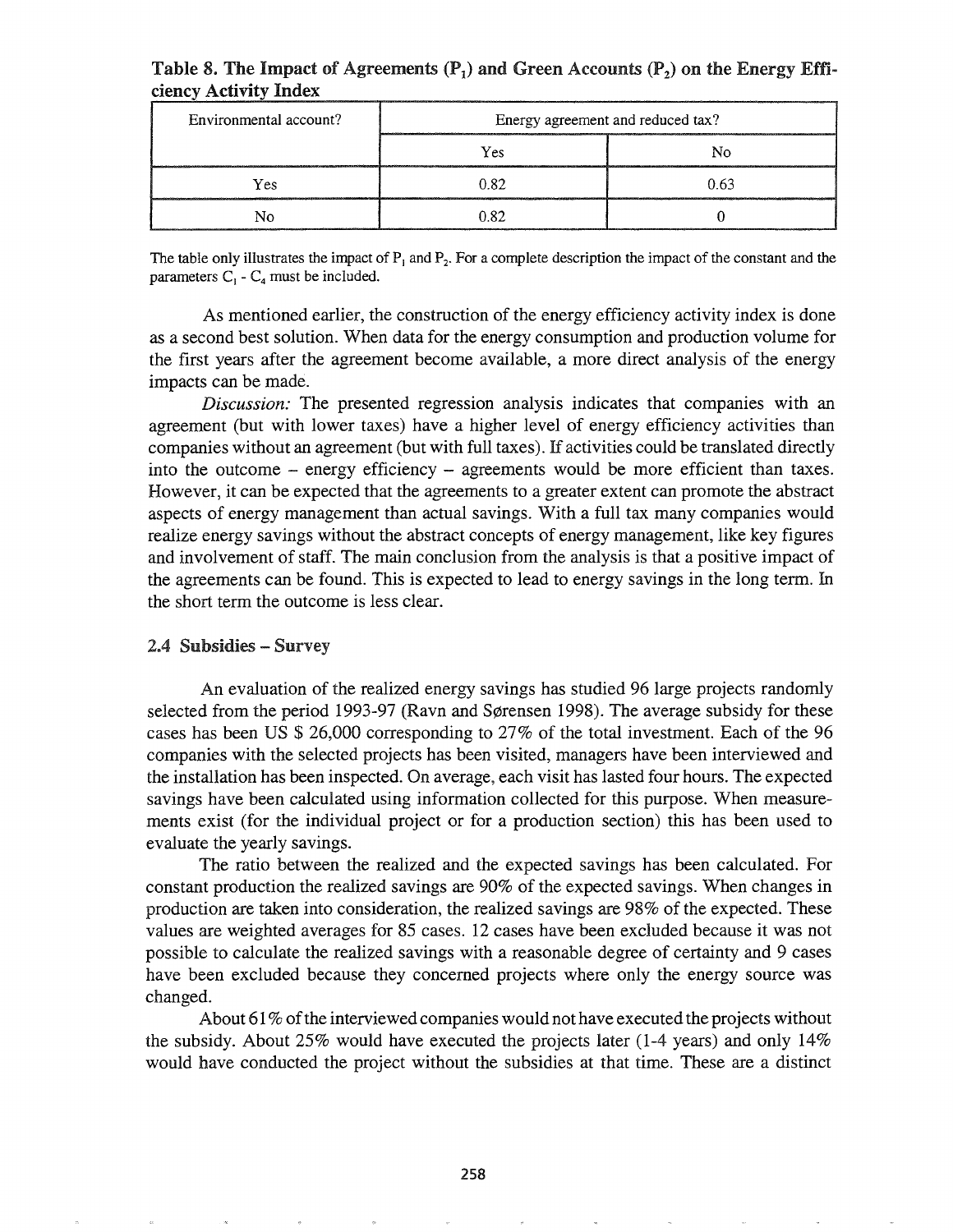difference between these groups. Among projects that would have been realized without the subsidy 64% state that improved reliability is another benefit in addition to energy savings. For the group of projects that would not have been realized without the subsidy only 39% have these other benefits. This indicates that the subsidies especially are helping to promote energyonly projects.

## 3. Discussion and Conclusion

 $CO<sub>2</sub>$  taxes for industry were introduced in 1993 and a comprehensive exemption system was applied to the energy-intensive companies. In 1996, the taxes were increased and the exemption system was replaced by an agreement system, drawing heavily on the experience with the exemption system. The main purpose of the agreement system has been to allow the energy-intensive industry to pay a reduced tax rate, but at the same time to improve energy efficiency in these companies. Regulation of energy consumption in industry was a new area for the authorities and three evaluations have been performed to adjust the system. Strong efforts have been put into the design and enforcement of the agreements.

For the companies with agreements several studies suggest improvements in the order of 2-4% of the total energy consumption per agreement (after three years, i.e. exceeding business as usual by around 1% per year). The three sources (specific projects, special investigation and energy management) each contributes approximately one third of this reduction.

The impression from the case studies is that the major investments resulting in the largest energy efficiency improvements and included in the agreement would have been carried out \ivithout an agreement. These projects often have major advantages for the company in relation to production (e.g. increased product quality, more stable production processes and increased production capacity). The projects which would not have been carried out without an agreement or which have been accelerated by the agreement (and subsidies) are often projects which one may call »pure« energy projects, i.e. projects that have little or no other purpose than improving energy efficiency. In this way the agreements can be said to have some effect in putting energy efficiency on the company agenda and in promoting »pure« energy projects in the internal assessment of investment priorities.

The Danish agreement system is not without weaknesses. It is costly to carry out energy audits, and often the results in terms of identified energy saving potentials are modest. The energy accounting systems are often not very refined and in some cases only superficial. fu spite of its relatively restrictive nature, the success of the Danish agreement system does - to some extent - depend on a positive dialogue between government and companies. The problem of asymmetric information cannot be solved completely by the use of audit reports and verifications. Detailed information about specialised production processes in industry is possessed by the individual companies, and even the consultants depend on the degree of cooperation of the company staff when they carry out audits. Therefore, government cannot risk demanding that the companies carry out projects without complete support from the company itself. However, this does not mean that the agreements are without any impact. The main advantage in the agreement system is the constant pressure from the government  $-e.g.$ in the form of demands for progress reports and renewal of agreements – because this pressure keeps energy as an issue on the company agenda.

A speciality in the Danish agreement system is the existence of taxes that support the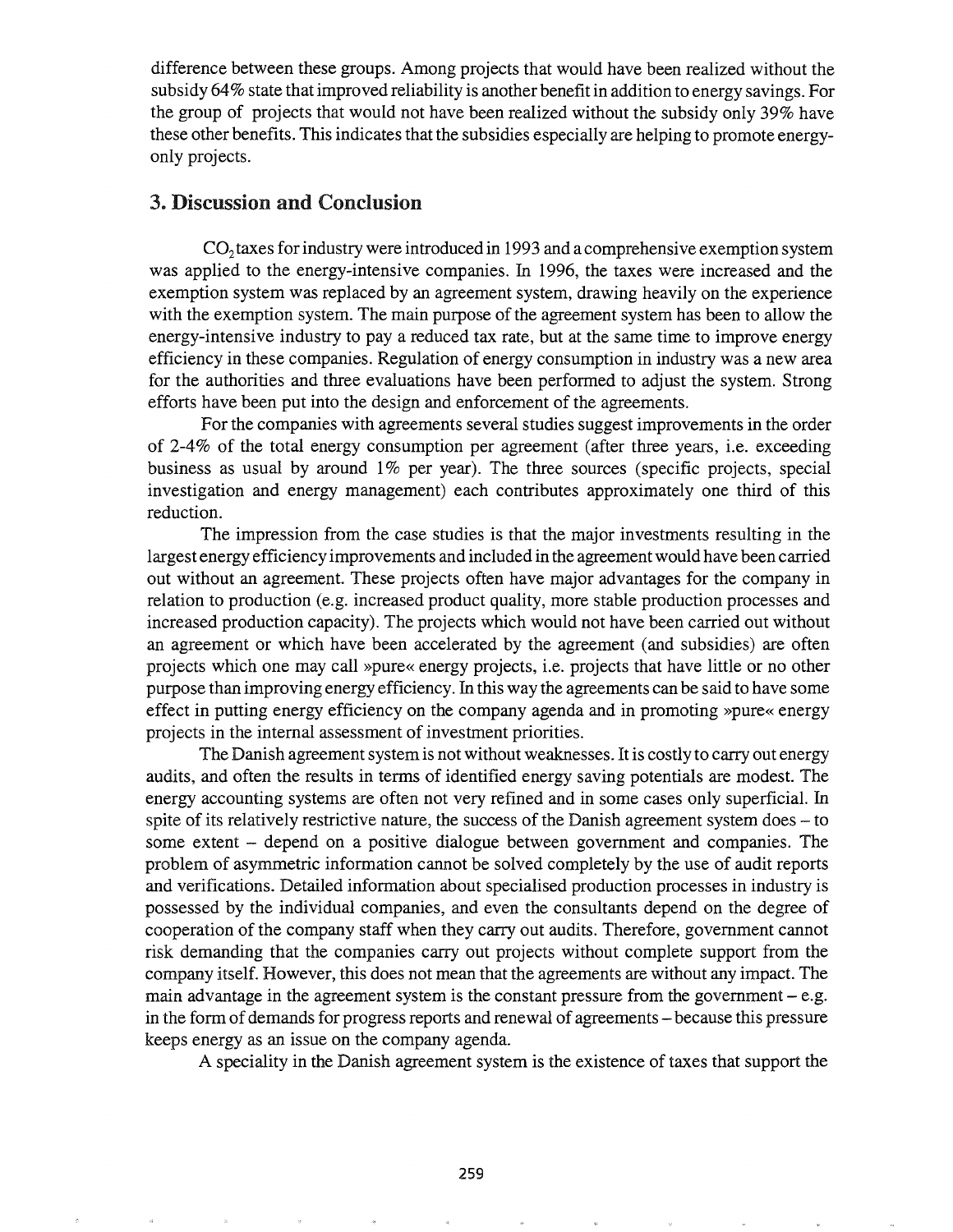agreement system so that even the companies with an agreement must pay taxes. Also, as the agreement system works as a supplement to the  $CO<sub>2</sub>$  tax system, there are built-in economic sanctions in the system and the Danish Energy Agency has now shown that it is willing to use these sanctions if negotiations are not successful.

# References

- Ahé, G., K. Fafner, and T. Christensen. 1998. *Vurdering af Energistyrelsens datamateriale vedr¢rende aftaleordningen.* Dansk Energi Analyse *AlS.*
- Buhl Pedersen, P. C. Ingerslev, M. Togeby, and G. Ahe. 1998. *Evaluering afenergiaftalernes effekt- samlet vurdering.* Dansk Energi Analyse *AlS,* Rambpll and AKF.
- Ingerslev, C., T. Christensen, A. Møller, and K. Johannsen. 1998. *CO<sub>2</sub>-aftalernes betydning for virksomhedernes energiadfcerd* - *belyst gennem* 5 *cases.* Dansk Energi Analyse A/S, Rambøll and AKF.
- Kim, J.O. and C.W. Mueller. 1978. *Introduction to factor analysis. What it is and how to do it.* Quantitative Application in the Social Science. Sage University Paper.
- Krarup, S., M. Togeby and K. Johannsen. 1997. *Def¢rste aftaler om energieffektivisering-Erfaringerfra 30 aftaler indgaet i* 1996. Copenhagen: AKF Forlaget.
- Larsen, Anders, Signe Krarup, and Trine Pipi Kræmer. 1998. *Voluntary Agreements for Energy Efficiency in Industry: actors and Implementation.* Asilomar, Monterey, California: ACEEE - summer study 1998. http://www.akf.dk/eng98/energieff.htm
- Maxwell, J.W., T.P. Lyon, and S.C. Hackett. 1998. *Self-Regulation and Social Welfare: The Political Economy of Corporate Environmentalism.*
- Megdal, L.M., S. Pertusiello, and B. Jacobsen. 1997. *Measuring Market Transformation due to Prior Utility Efforts.* Chicago: Proceedings: 1997 International Energy Program Evaluation Conference.
- Ministry of Finance. 1995. *Energy Tax on Industry in Denmark.*
- Ministry of Taxation. 1998. *Energy Taxes. The Danish Model.* http://wwwoskm.dk/publika.htm
- Moe, MG 1995. Environmental Administration in Denmark. *Environment News No. 17.* http://www.mem.dk/mst/books/moe/contents.htm
- Pedersen, Lene Holm, OlafRieper, and Peter Hansen. 1998. *Energiaftaler og milj¢godkendelser* - *casestudier pa fire virksomheder.* Copenhagen: AKF Forlaget. http://www.akf.dk/eng98/organi\_styring.htm